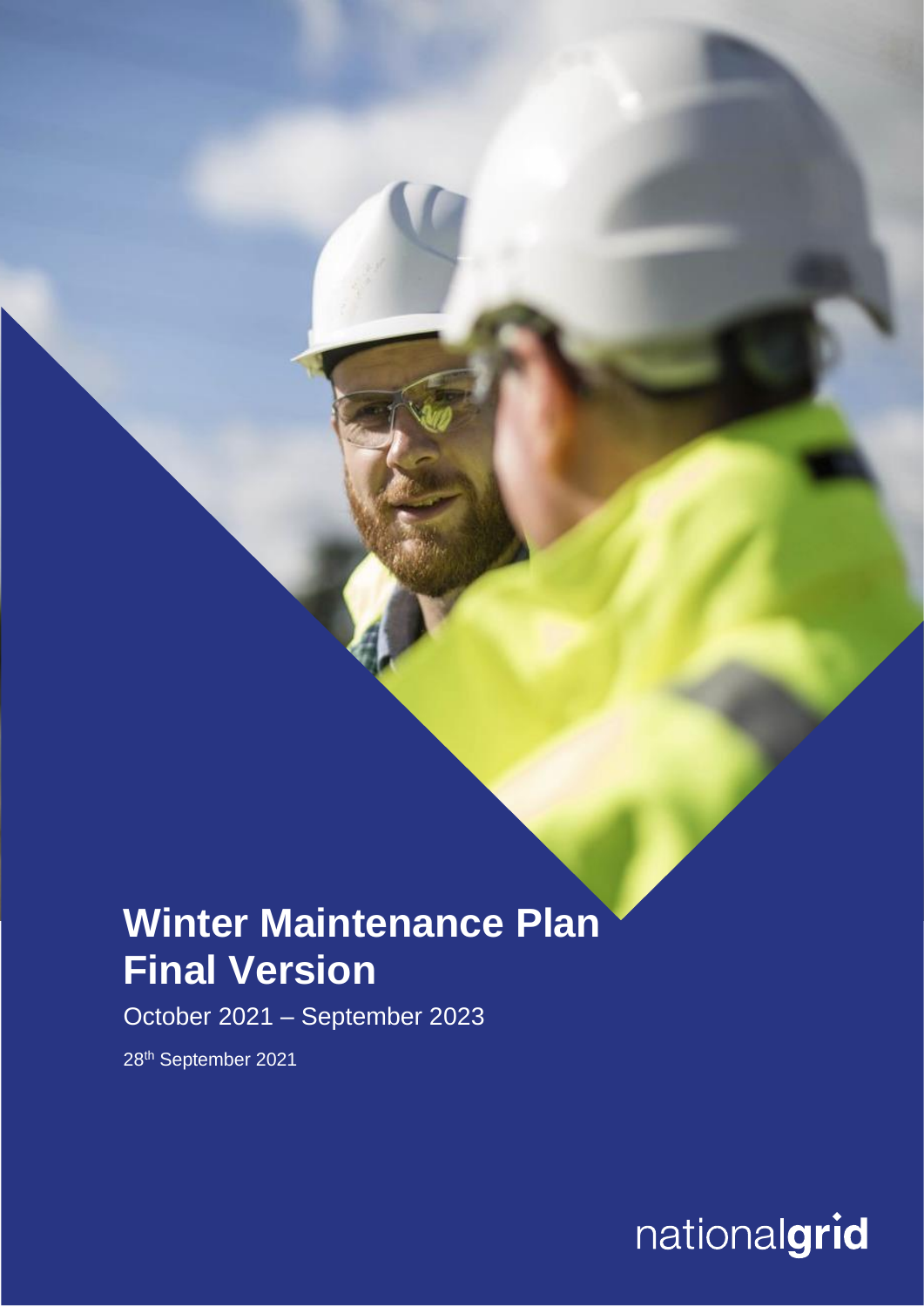### **Contents**

|                                         | Page |
|-----------------------------------------|------|
| 1. Introduction                         |      |
| 2. NTS Maintenance Work Monthly Summary | 3    |
| 3. Maintenance affected exit points     |      |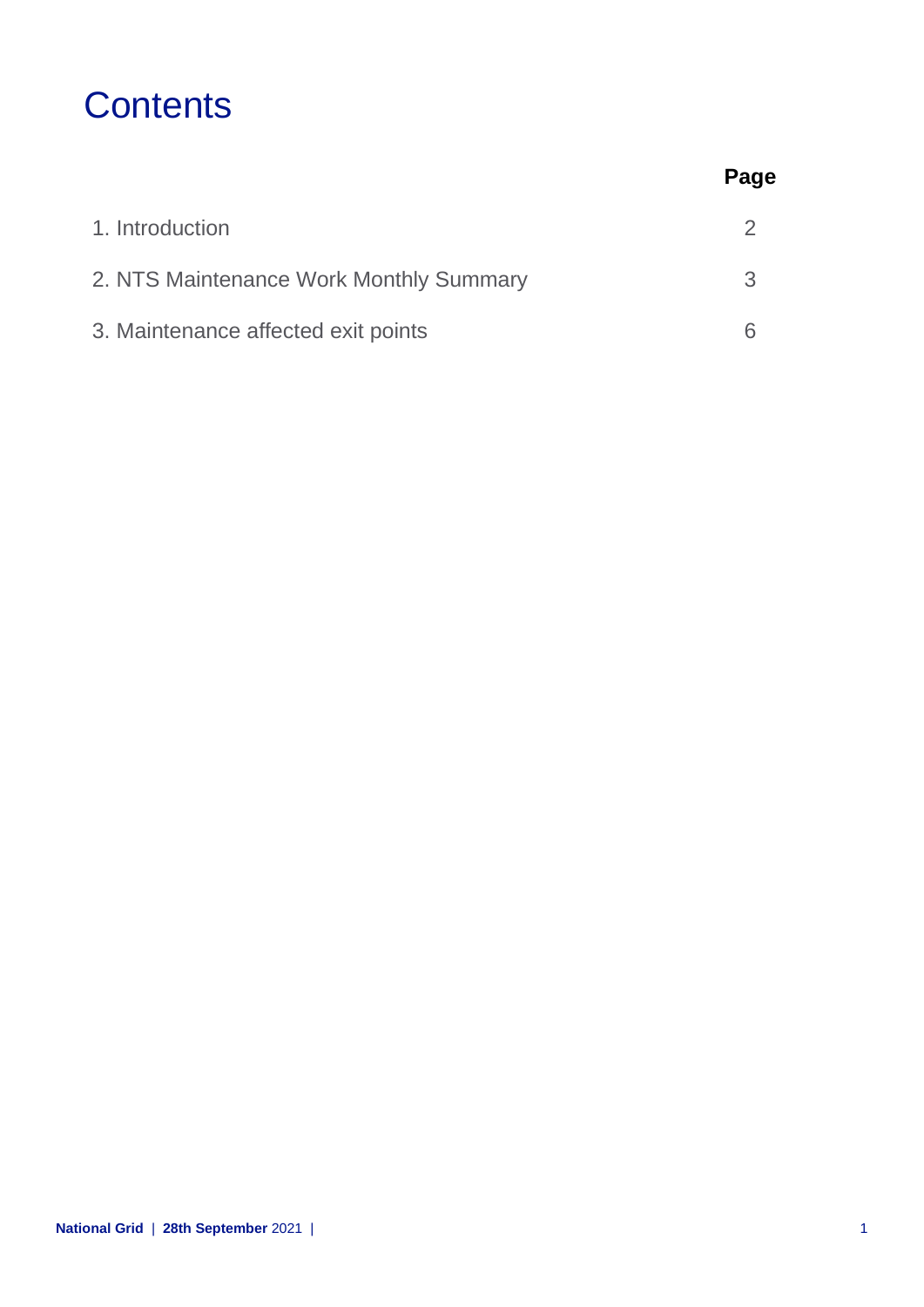## 1. Introduction

Each year National Grid undertakes a variety of maintenance and investment activities on the gas National Transmission System (NTS). This work can take many different forms, including keeping our assets in good working order, replacing ageing assets with new equipment, inspecting assets and facilitating new connections and capacity requirements.

This maintenance programme is intended to provide an indication to the gas industry of the impact of these works on the NTS, and any associated impact on entry or exit capacity from October 2021 to September 2023. This programme supersedes all previous plans.

This document provides an overview of all work scheduled at NTS compressor stations and NTS pipelines.

Although every effort is made to align work to any customer or associated asset outages which we have been made aware of, this is not always possible and where NTS Exit Points are affected, we will endeavour to issue Maintenance Day notices to our customers at least 42 days in advance of the scheduled Maintenance work.

This document only includes maintenance activities on the NTS which are to be undertaken by National Grid NTS. It does not include maintenance carried out upstream of the NTS by Delivery Facility Operators (DFOs) and Producers or downstream of the NTS by the Distribution Networks and other NTS connected parties.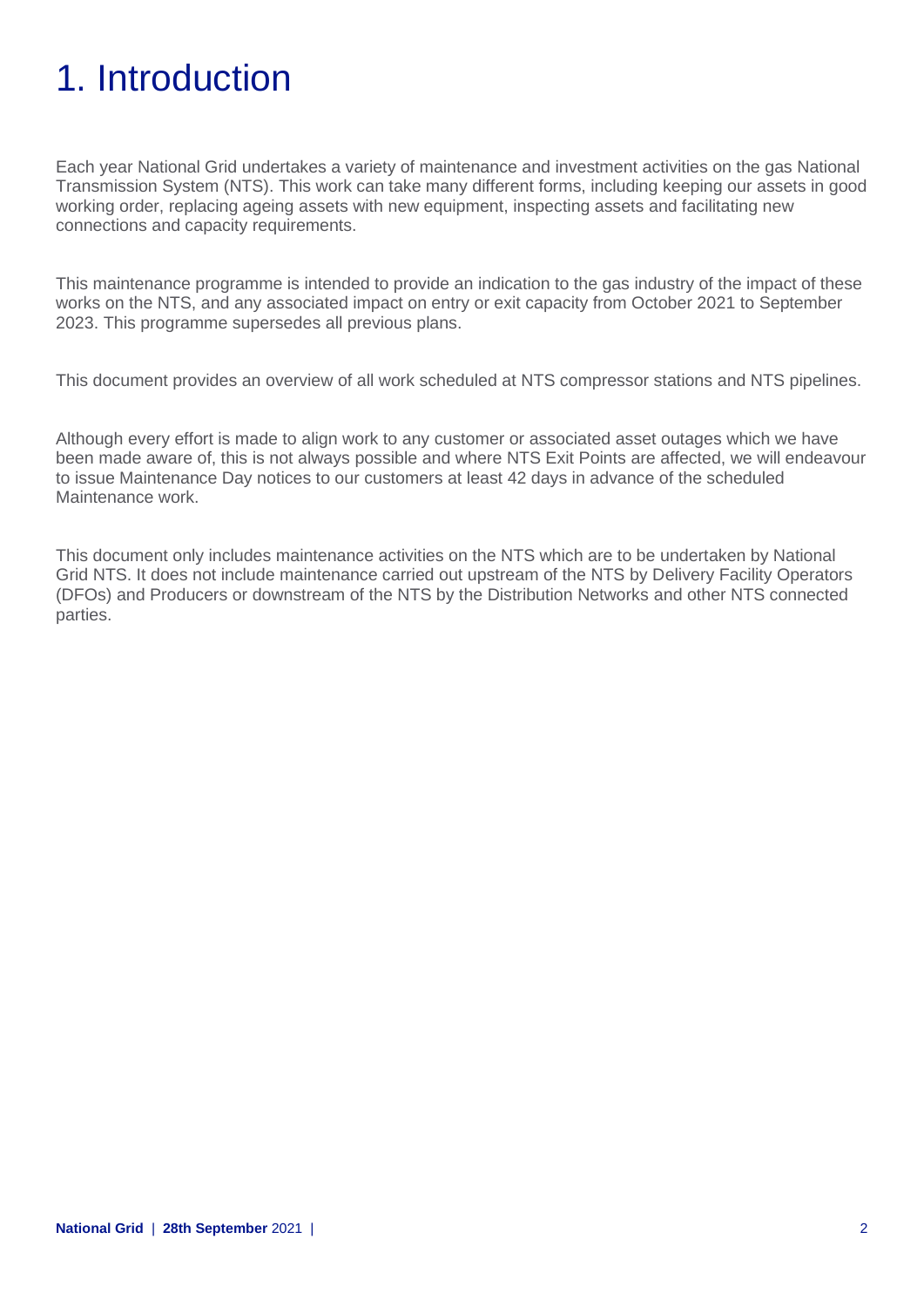# 2. NTS Maintenance Work Monthly Summary

The following tables provide a summary of the NTS in line inspection work, other NTS pipeline work and NTS compressor outages. The month where the work is scheduled to take place has been highlighted in the tables. If it is the case that any work listed below has an effect on the flow of gas, affected sites and associated shippers will be contacted individually. The tables indicate which month the work takes place in, not that the work will take the whole of the month.

### 2.1 Planned In-Line Inspections

National Grid is required to carry out in-line inspections of our pipelines periodically in order to monitor and maintain their integrity, ensuring that they comply with the Pressure Systems Safety Regulations (PSSR). The in-line inspection process requires a number of Pipeline Inspection Gauges (PIGs) to travel through the pipeline in order to complete a full inspection. The number of "runs", and the associated time taken for the work, can vary from pipeline to pipeline.

= Confirmed period = Provisional period

|                 |                                       |                | 2021             |     | 2022 |     |       |          |                |                |                   | 2023     |                |  |
|-----------------|---------------------------------------|----------------|------------------|-----|------|-----|-------|----------|----------------|----------------|-------------------|----------|----------------|--|
| Area            | <b>In Line Inspections</b>            | $\overline{S}$ | $\sum_{i=1}^{n}$ | Dec | Jan  | Feb | March | $\alpha$ | $\overline{a}$ | $\overline{d}$ | $\overline{\eth}$ | $\alpha$ | $\mathbb{S}^3$ |  |
| <b>NW</b>       | Fdr 11 - Longtown to Grayrigg         |                |                  |     |      |     |       |          |                |                |                   |          |                |  |
| <b>NW</b>       | Fdr 04 - Partington to Warburton      |                |                  |     |      |     |       |          |                |                |                   |          |                |  |
| EA              | Fdr 17 - Theddlethorpe to Hatton      |                |                  |     |      |     |       |          |                |                |                   |          |                |  |
| <b>SC</b>       | Fdr 10 - Kirriemuir to Bathgate       |                |                  |     |      |     |       |          |                |                |                   |          |                |  |
| <b>NO</b>       | Fdr 15 - Longtown to Plumpton         |                |                  |     |      |     |       |          |                |                |                   |          |                |  |
| $\overline{SC}$ | Fdr 10 - St Fergus to Aberdeen        |                |                  |     |      |     |       |          |                |                |                   |          |                |  |
| <b>NW</b>       | Fdr 11 - Salmesbury to Blackrod       |                |                  |     |      |     |       |          |                |                |                   |          |                |  |
| <b>NW</b>       | Fdr 16 - Pennington to Sellafield     |                |                  |     |      |     |       |          |                |                |                   |          |                |  |
| EA              | Fdr 22 - Hatton to Peterborough       |                |                  |     |      |     |       |          |                |                |                   |          |                |  |
| $\overline{SC}$ | Fdr 11 - Kirriemuir to Bathgate       |                |                  |     |      |     |       |          |                |                |                   |          |                |  |
| EA              | Fdr 05 - Braintree to Horndon         |                |                  |     |      |     |       |          |                |                |                   |          |                |  |
| EA              | Fdr 03 - Gt Wilbraham to Whitwell     |                |                  |     |      |     |       |          |                |                |                   |          |                |  |
| EM              | Fdr 07 - Tydd St Giles to Gosberton   |                |                  |     |      |     |       |          |                |                |                   |          |                |  |
| <b>EM</b>       | Fdr 07 - Tydd St. Giles to Old Warden |                |                  |     |      |     |       |          |                |                |                   |          |                |  |
| <b>NE</b>       | Fdr 07 - Susworth to Cawood           |                |                  |     |      |     |       |          |                |                |                   |          |                |  |
| <b>NE</b>       | Fdr 13 - Yafforth to Towton           |                |                  |     |      |     |       |          |                |                |                   |          |                |  |
| $\overline{SC}$ | Fdr 10 - Aberdeen to Kirriemuir       |                |                  |     |      |     |       |          |                |                |                   |          |                |  |
| $\overline{SC}$ | Fdr 10 - Bathgate to Glenmavis        |                |                  |     |      |     |       |          |                |                |                   |          |                |  |
| $\overline{SC}$ | Fdr 11 - Kirriemuir to Bathgate       |                |                  |     |      |     |       |          |                |                |                   |          |                |  |
| <b>SO</b>       | Fdr 09 - Steppingley to East IIsley   |                |                  |     |      |     |       |          |                |                |                   |          |                |  |
| <b>WM</b>       | Fdr 21 - Audley to Alrewas            |                |                  |     |      |     |       |          |                |                |                   |          |                |  |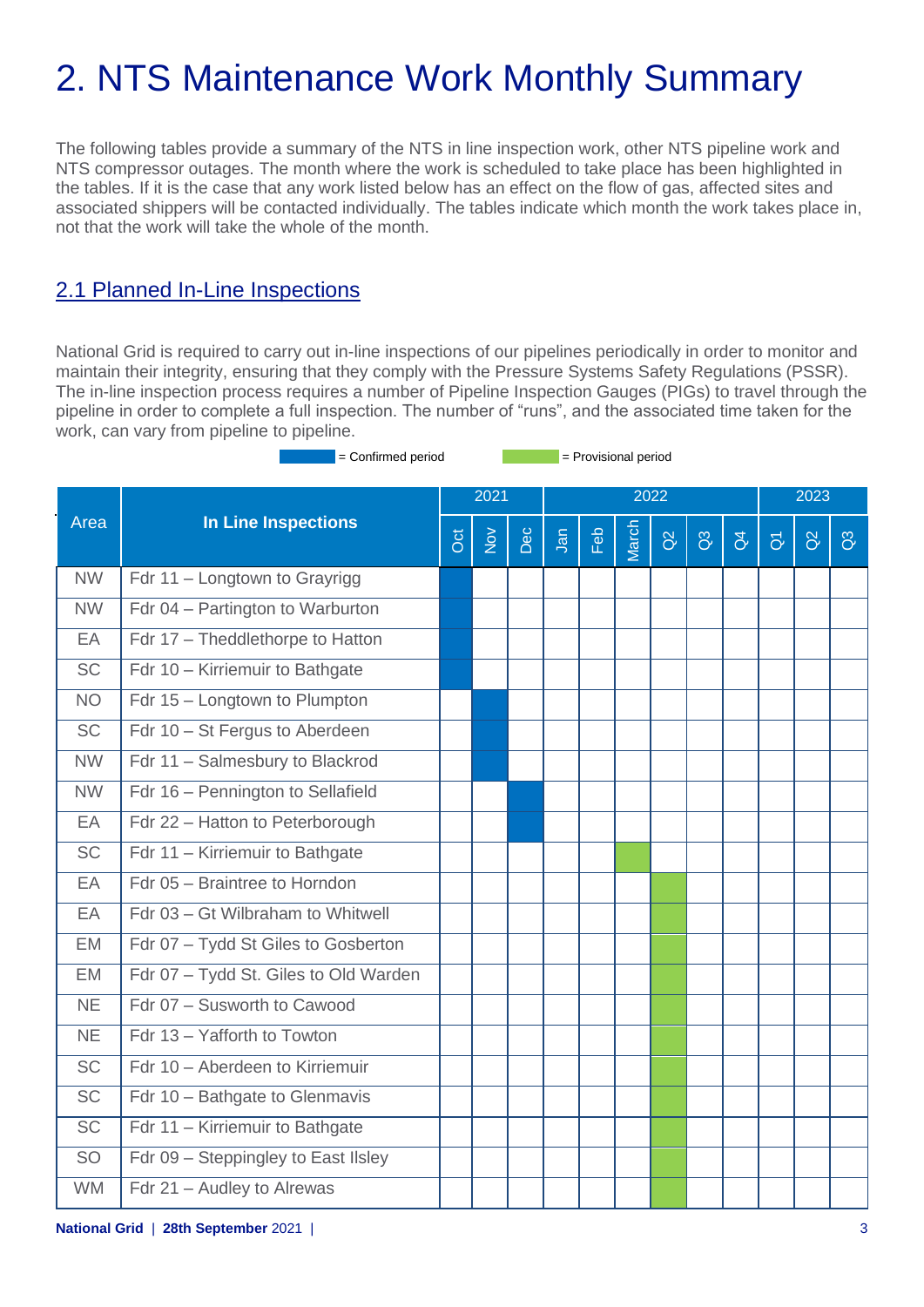| <b>WS</b> | Fdr 28 - Felindre to Cilfrew       |  |  |  |  |  |  |
|-----------|------------------------------------|--|--|--|--|--|--|
| <b>WS</b> | Fdr 28 - Felindre to Three cocks   |  |  |  |  |  |  |
| <b>WS</b> | Fdr 28 – Herbrandston to Felindre  |  |  |  |  |  |  |
| EA        | Fdr 03 - Whitwell to Peters Green  |  |  |  |  |  |  |
| EM        | Fdr 22 - Goxhill to Hatton         |  |  |  |  |  |  |
| <b>NE</b> | Fdr 29 - Pannal to Nether Kellet   |  |  |  |  |  |  |
| <b>NW</b> | Fdr 11 – Grayrigg to Samlesbury    |  |  |  |  |  |  |
| <b>SC</b> | Fdr 11 - Bathgate to Longtown      |  |  |  |  |  |  |
| <b>SC</b> | Fdr 12 - Bathgate to Longtown      |  |  |  |  |  |  |
| <b>SC</b> | Fdr 12 - Kirriemuir to Bathgate    |  |  |  |  |  |  |
| <b>SC</b> | Fdr 10 - Penicuik to Boon          |  |  |  |  |  |  |
| <b>SW</b> | Fdr 20 - Kenn (South) to Choakford |  |  |  |  |  |  |
| <b>WM</b> | Fdr 14 - Alrewas to Churchover     |  |  |  |  |  |  |
| <b>WS</b> | Fdr 02 - Treaddow to Dowlais       |  |  |  |  |  |  |
| <b>WS</b> | Fdr 02 - Wormington to Treaddow    |  |  |  |  |  |  |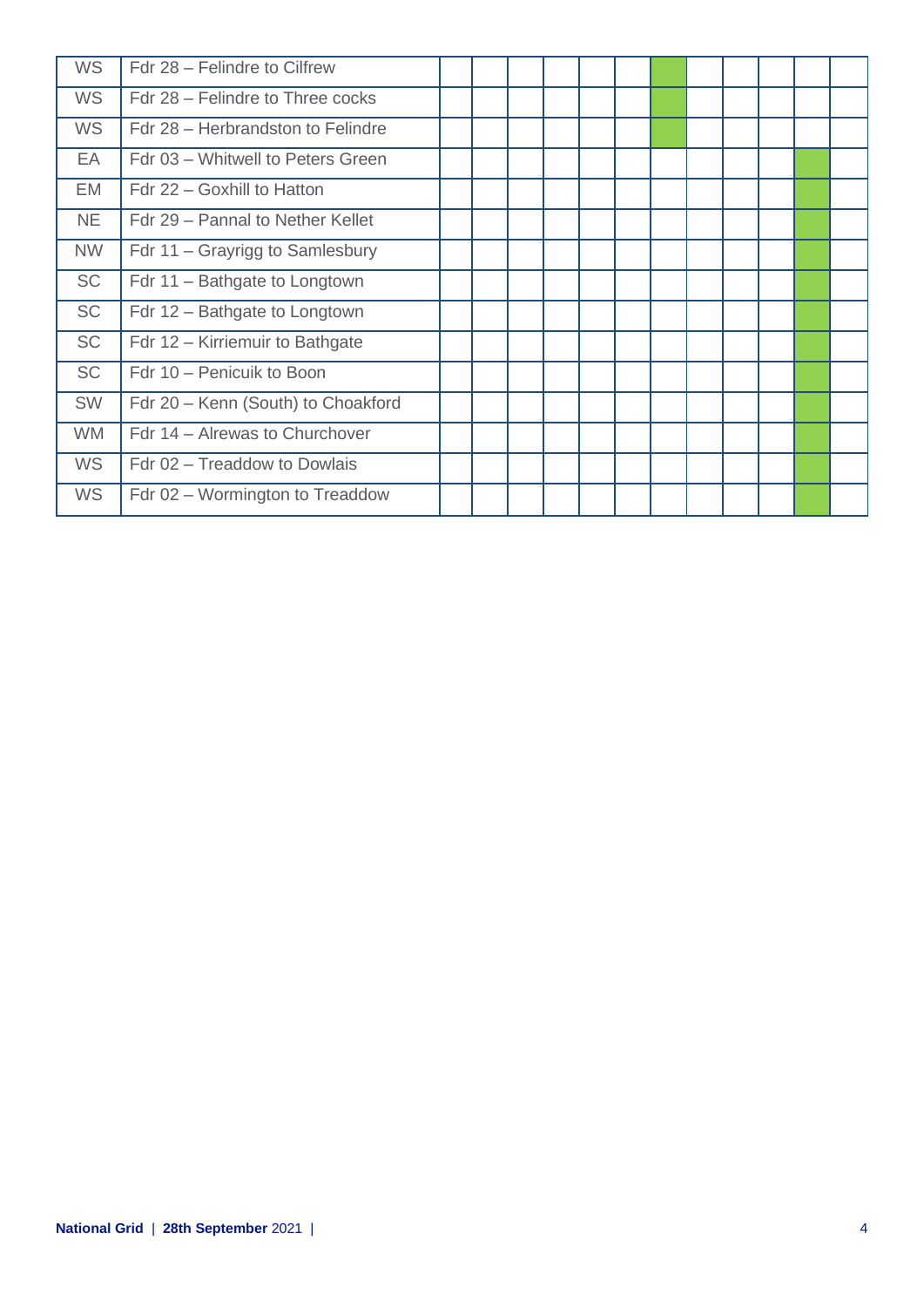### 2.2 Pipeline Work

Pipeline work listed in this table below can include diversions of existing pipelines, facilitation of connections to the NTS, and replacement or maintenance of pipeline and associated assets (pipes, valves, pig traps etc.) which require some form of pressure restriction or isolation. Some work can be performed by restricting the pressure of gas in the pipeline; however some work requires a full shut down (often termed "isolation" or "outage") of a section of the pipeline which would then be reinstated back to operational pressures once the work is completed.

|           | = Pressure Restriction                             | = Pipeline Shutdown |        |     |      |     |       | = Provisional period<br>2023<br>$\alpha$<br>$\mathbb{S}$<br>$\beta$<br>$\alpha$<br>$\overline{\eth}$ |  |  |  |  |                |  |
|-----------|----------------------------------------------------|---------------------|--------|-----|------|-----|-------|------------------------------------------------------------------------------------------------------|--|--|--|--|----------------|--|
|           |                                                    |                     | 2021   |     | 2022 |     |       |                                                                                                      |  |  |  |  |                |  |
| Area      | <b>Pipeline Work</b>                               | Oct                 | $\sum$ | Dec | Jan  | Feb | March |                                                                                                      |  |  |  |  | $\mathbb{S}^3$ |  |
| <b>WM</b> | Feeder 02 Wormington to Frankton                   |                     |        |     |      |     |       |                                                                                                      |  |  |  |  |                |  |
| <b>SC</b> | Feeder 12 Drum to Blackness                        |                     |        |     |      |     |       |                                                                                                      |  |  |  |  |                |  |
| SC        | Feeder 11 Bathgate to Moffat                       |                     |        |     |      |     |       |                                                                                                      |  |  |  |  |                |  |
| <b>SC</b> | Feeder 11 St Fergus to Stuartfield                 |                     |        |     |      |     |       |                                                                                                      |  |  |  |  |                |  |
| SC        | Feeder 12 Bathgate to Elvanfoot                    |                     |        |     |      |     |       |                                                                                                      |  |  |  |  |                |  |
| <b>NE</b> | Feeder 07 Towton to Asselby                        |                     |        |     |      |     |       |                                                                                                      |  |  |  |  |                |  |
| <b>NW</b> | Feeder 21 Audley to Weston Bank                    |                     |        |     |      |     |       |                                                                                                      |  |  |  |  |                |  |
| <b>NW</b> | Feeder 04 Audley to Nantwich                       |                     |        |     |      |     |       |                                                                                                      |  |  |  |  |                |  |
| <b>SC</b> | Feeder 24 Auchnagatt to Lochside                   |                     |        |     |      |     |       |                                                                                                      |  |  |  |  |                |  |
| <b>NO</b> | Feeder 15 Keld to Lupton                           |                     |        |     |      |     |       |                                                                                                      |  |  |  |  |                |  |
| EA        | Feeder 07 Linwood to Hatton                        |                     |        |     |      |     |       |                                                                                                      |  |  |  |  |                |  |
| EA        | Feeder 18 New Wimpole to Cambridge<br>Tee          |                     |        |     |      |     |       |                                                                                                      |  |  |  |  |                |  |
| <b>NO</b> | Feeder 15 Plumpton to Keld                         |                     |        |     |      |     |       |                                                                                                      |  |  |  |  |                |  |
| SC        | Feeder 13 St Fergus to Aberdeen                    |                     |        |     |      |     |       |                                                                                                      |  |  |  |  |                |  |
| EM        | Feeder 07 Susworth Trent East to<br>Blyborough     |                     |        |     |      |     |       |                                                                                                      |  |  |  |  |                |  |
| <b>SC</b> | Feeder 11 Aberdeen to Kirriemuir                   |                     |        |     |      |     |       |                                                                                                      |  |  |  |  |                |  |
| SW        | Feeder 14 Broadway to Woodbury                     |                     |        |     |      |     |       |                                                                                                      |  |  |  |  |                |  |
| <b>NE</b> | Feeder 06 Elton to Pickering                       |                     |        |     |      |     |       |                                                                                                      |  |  |  |  |                |  |
| <b>SC</b> | Feeder 1 Kinknockie to Aberdeen                    |                     |        |     |      |     |       |                                                                                                      |  |  |  |  |                |  |
| SC        | Feeder 11 St Fergus to Kinknockie                  |                     |        |     |      |     |       |                                                                                                      |  |  |  |  |                |  |
| EA        | Feeder 03 Hardingham to Felthorpe                  |                     |        |     |      |     |       |                                                                                                      |  |  |  |  |                |  |
| ΝE        | Feeder 07 Asselby to Drax                          |                     |        |     |      |     |       |                                                                                                      |  |  |  |  |                |  |
| <b>NT</b> | Feeder 16 Stapleford Tawney to Stanford<br>Le Hope |                     |        |     |      |     |       |                                                                                                      |  |  |  |  |                |  |
| <b>WM</b> | Feeder 14 Austrey to Shustoke                      |                     |        |     |      |     |       |                                                                                                      |  |  |  |  |                |  |
| <b>NW</b> | Feeder 15 Burscough to Crank                       |                     |        |     |      |     |       |                                                                                                      |  |  |  |  |                |  |
| <b>SC</b> | Feeder 12 Nether Howcleugh to Langholm             |                     |        |     |      |     |       |                                                                                                      |  |  |  |  |                |  |
| SC        | Feeder 10 Coldstream to Wooler                     |                     |        |     |      |     |       |                                                                                                      |  |  |  |  |                |  |
| <b>NW</b> | Feeder 21 Alrewas to Weston Bank                   |                     |        |     |      |     |       |                                                                                                      |  |  |  |  |                |  |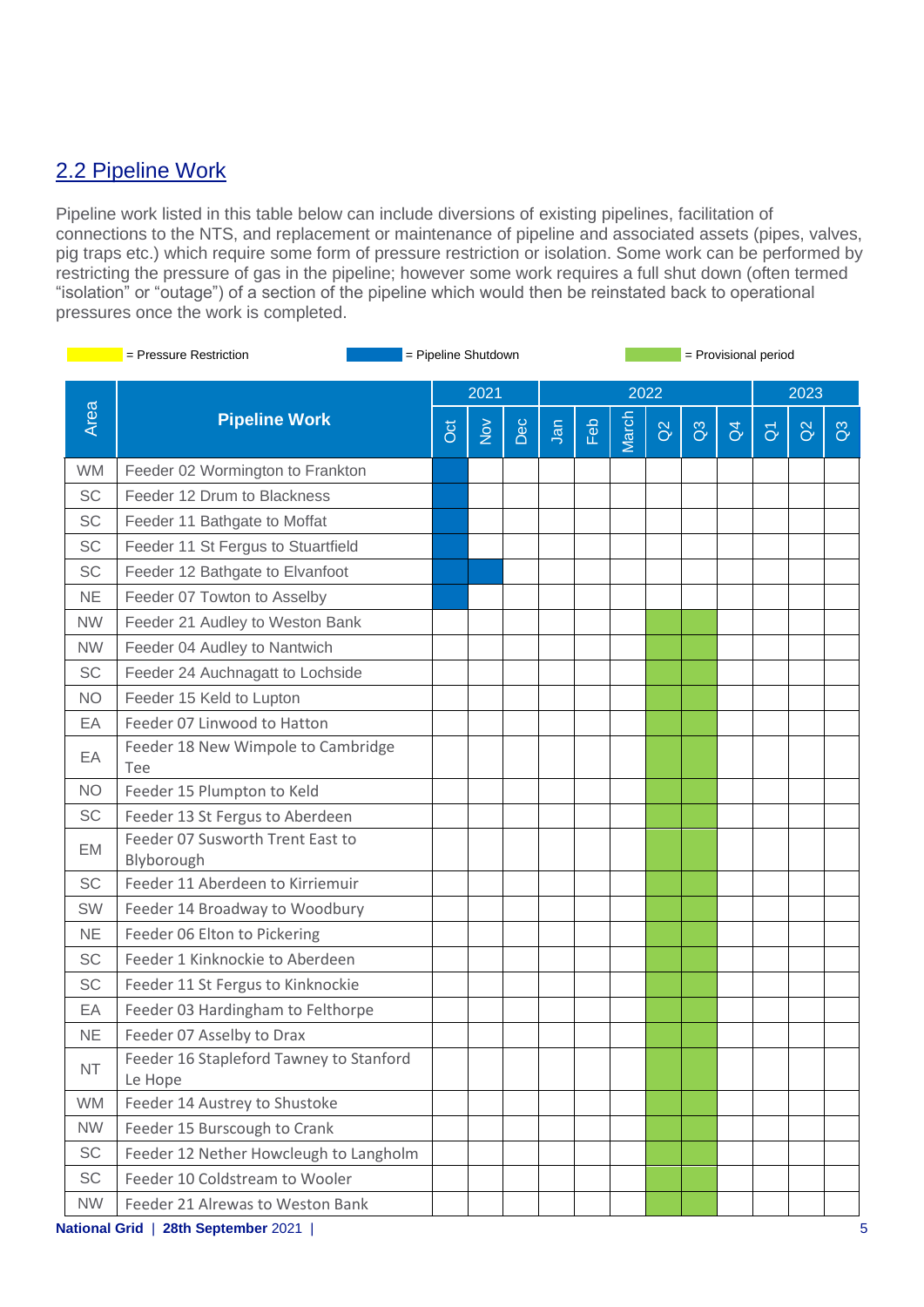| <b>NW</b> | Feeder 04 Audley to Nantwich              |  |  |  |  |  |  |
|-----------|-------------------------------------------|--|--|--|--|--|--|
| <b>NE</b> | Feeder 06 Beeford to Hornsea (Leg 1)      |  |  |  |  |  |  |
| <b>NE</b> | Feeder 06 Beeford to Hornsea (Leg 2)      |  |  |  |  |  |  |
| NT        | Feeder 05 Chester Rd to Luxborough Lane   |  |  |  |  |  |  |
| WS        | Feeder 02 Dowlais to Dyffryn Clydach      |  |  |  |  |  |  |
| NT        | Feeder 05 Horndon to Tilbury Thames       |  |  |  |  |  |  |
| <b>NW</b> | Feeder 21 Wheelock to Audley              |  |  |  |  |  |  |
| <b>NO</b> | Feeder 10 Hume to Coldstream              |  |  |  |  |  |  |
| <b>SC</b> | Feeder 10 Soutra to Hume                  |  |  |  |  |  |  |
| <b>NO</b> | Feeder 11 Carlisle to Lupton              |  |  |  |  |  |  |
| WS        | Feeder 02 Dowlais to Llanvetherine        |  |  |  |  |  |  |
| <b>SC</b> | Feeder 13 Haddington to Wooler            |  |  |  |  |  |  |
| <b>SC</b> | Feeder 11 Lockerbie (stopple) to Longtown |  |  |  |  |  |  |
| <b>WS</b> | Feeder 28 Felindre to Three Cocks         |  |  |  |  |  |  |
| <b>NE</b> | Feeder 06 Pickering to Ganstead           |  |  |  |  |  |  |
| <b>SC</b> | Feeder 10 St Fergus to Tarves             |  |  |  |  |  |  |

Please note: where a pipeline is required to be shut down the specific isolation points may differ from those displayed above. Any parties impacted by the works are contacted directly.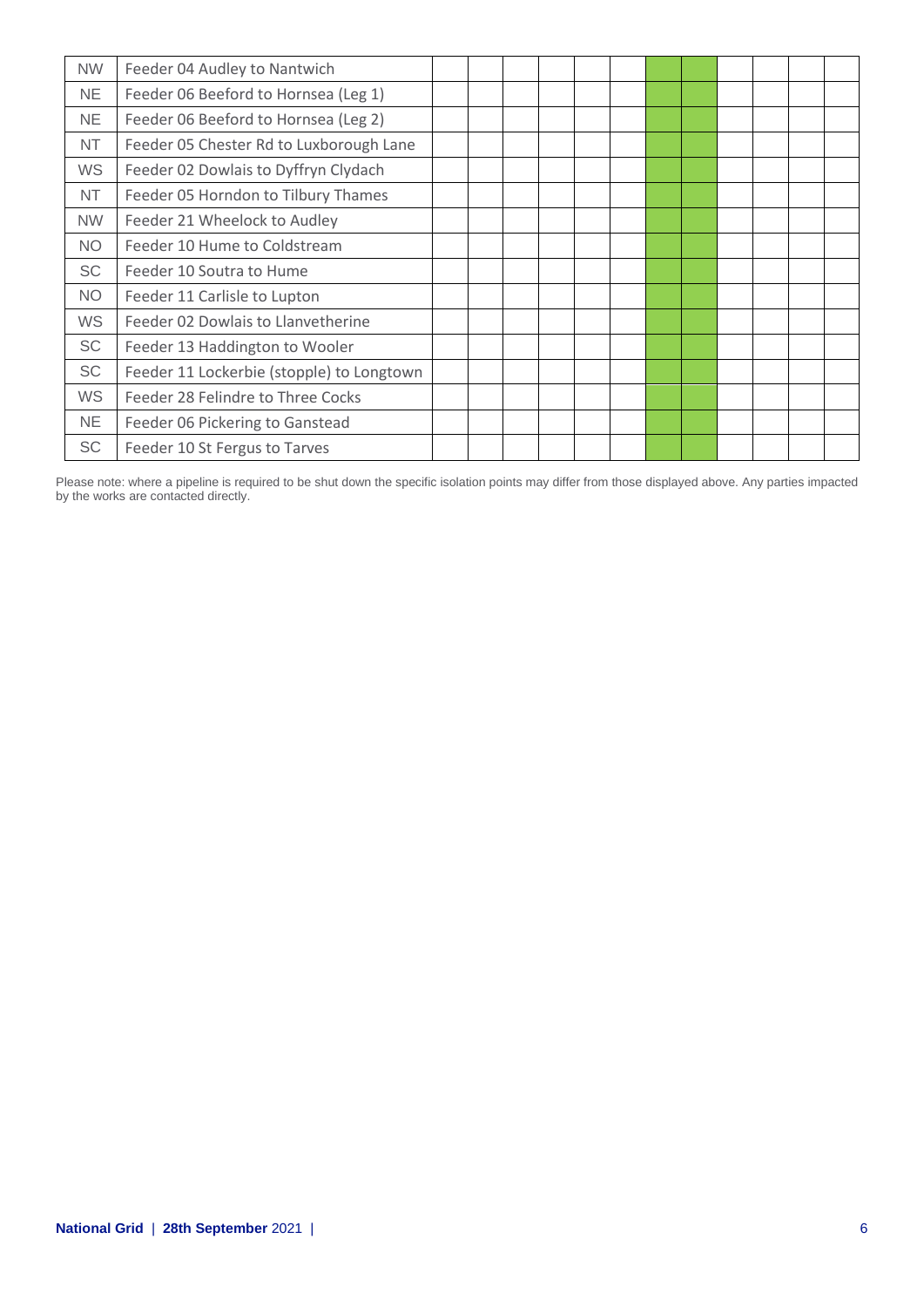### 2.3 NTS Compressor Stations

Compressors are used to help move gas around the NTS to where it is needed, maintaining pressures required at exit points whilst avoiding over-pressurising pipelines. In order to maintain our capability at Compressor Stations, routine maintenance is performed as well as a variety of other projects to maintain and improve the fleet.

= Confirmed period = Provisional period

|                            |     | 2021   |     |     |     | 2022  | 2023     |                |                |                     |          |                |
|----------------------------|-----|--------|-----|-----|-----|-------|----------|----------------|----------------|---------------------|----------|----------------|
| <b>Compressor Stations</b> | Oct | $\geq$ | Dec | Jan | Feb | March | $\alpha$ | $\mathbb{S}^3$ | $\overline{d}$ | $\overline{\delta}$ | $\alpha$ | $\overline{a}$ |
| Aberdeen                   |     |        |     |     |     |       |          |                |                |                     |          |                |
| Alrewas                    |     |        |     |     |     |       |          |                |                |                     |          |                |
| Avonbridge East            |     |        |     |     |     |       |          |                |                |                     |          |                |
| Avonbridge West            |     |        |     |     |     |       |          |                |                |                     |          |                |
| Aylesbury                  |     |        |     |     |     |       |          |                |                |                     |          |                |
| <b>Bishop Auckland</b>     |     |        |     |     |     |       |          |                |                |                     |          |                |
| Carnforth                  |     |        |     |     |     |       |          |                |                |                     |          |                |
| Cambridge                  |     |        |     |     |     |       |          |                |                |                     |          |                |
| Chelmsford                 |     |        |     |     |     |       |          |                |                |                     |          |                |
| Churchover                 |     |        |     |     |     |       |          |                |                |                     |          |                |
| <b>Diss</b>                |     |        |     |     |     |       |          |                |                |                     |          |                |
| Felindre                   |     |        |     |     |     |       |          |                |                |                     |          |                |
| Hatton                     |     |        |     |     |     |       |          |                |                |                     |          |                |
| Huntingdon                 |     |        |     |     |     |       |          |                |                |                     |          |                |
| Kings Lynn                 |     |        |     |     |     |       |          |                |                |                     |          |                |
| Kirriemuir                 |     |        |     |     |     |       |          |                |                |                     |          |                |
| Lockerley                  |     |        |     |     |     |       |          |                |                |                     |          |                |
| Moffat                     |     |        |     |     |     |       |          |                |                |                     |          |                |
| <b>Nether Kellet</b>       |     |        |     |     |     |       |          |                |                |                     |          |                |
| Peterborough               |     |        |     |     |     |       |          |                |                |                     |          |                |
| Warrington                 |     |        |     |     |     |       |          |                |                |                     |          |                |
| Wisbech                    |     |        |     |     |     |       |          |                |                |                     |          |                |
| Wooler                     |     |        |     |     |     |       |          |                |                |                     |          |                |
| Wormington                 |     |        |     |     |     |       |          |                |                |                     |          |                |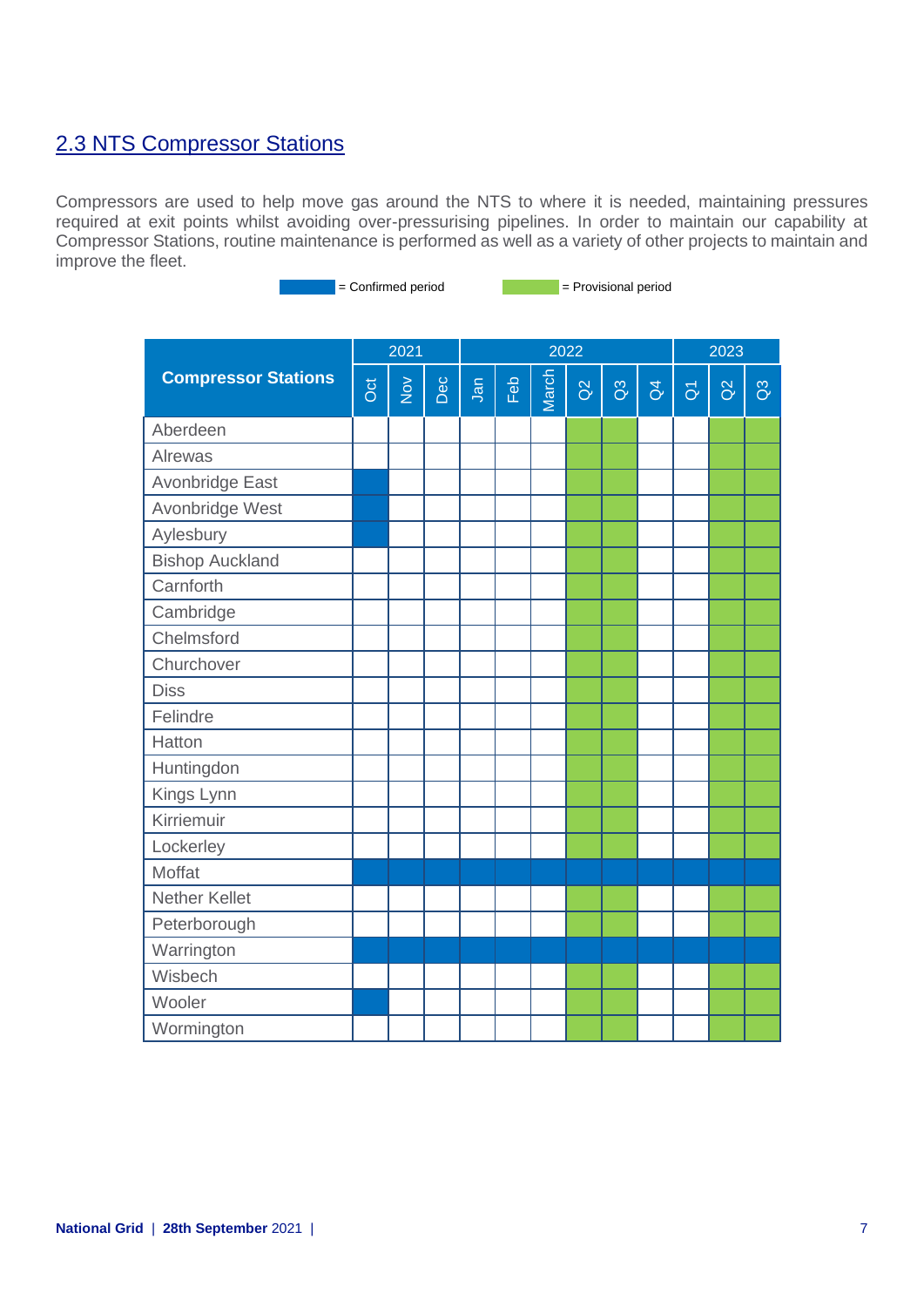## 3. Maintenance Affected Exit Points

We aim to minimise the impact of our maintenance on customers through transparency, aligning our work with their outages as appropriate and facilitating customer needs for flexibility.

#### **Outages**

Each year we ask when our customers' outages are to enable alignment of works. If your outages move, please get in touch as early as possible so that we can consider whether we can also realign our works to reduce any impact of these works. Please contact us to advise of any change to outage periods via email at [NTSaccessplanning@nationalgrid.com.](mailto:NTSaccessplanning@nationalgrid.com)

Where possible, work is co-ordinated with the end user to avoid supply disruption, however in certain circumstances it may be necessary to schedule work at a time which may require disrupting the supply to an Exit Point whilst the NTS maintenance is undertaken.

Shippers, End-Users and Distribution Networks will be advised, in accordance with the Uniform Network Code (UNC) requirements and timescales, of any required disruptions to supply at an Exit Point by the issuing of a Maintenance Day(s) to the relevant party.

Maintenance Day notifications will be issued by February 1<sup>st</sup> each year to all relevant parties where our maintenance will impact gas flows for the period April to October. Where work is aligned to customer outages, or there is no anticipated impact, we will issue an Advice notice for your convenience to confirm these arrangements. Should any changes or additions to the requested Maintenance Days be required, all relevant parties will be notified in line with the timescales detailed in the UNC.

#### **Minor Works Agreement**

We recognise that sometimes standard maintenance approaches may not be optimal for our customers. Where this is the case the Minor Works Agreement can enable parties to agree different maintenance approaches through a bilateral contract with directly connected customers. Customers can pay the incremental costs of working flexibly outside normal working practices where we are able to accommodate these requests. For any questions relating to Minor Works Agreements, please contact the Business and Operations Planning Team via [box.SCM.GTO@nationalgrid.com.](mailto:box.SCM.GTO@nationalgrid.com)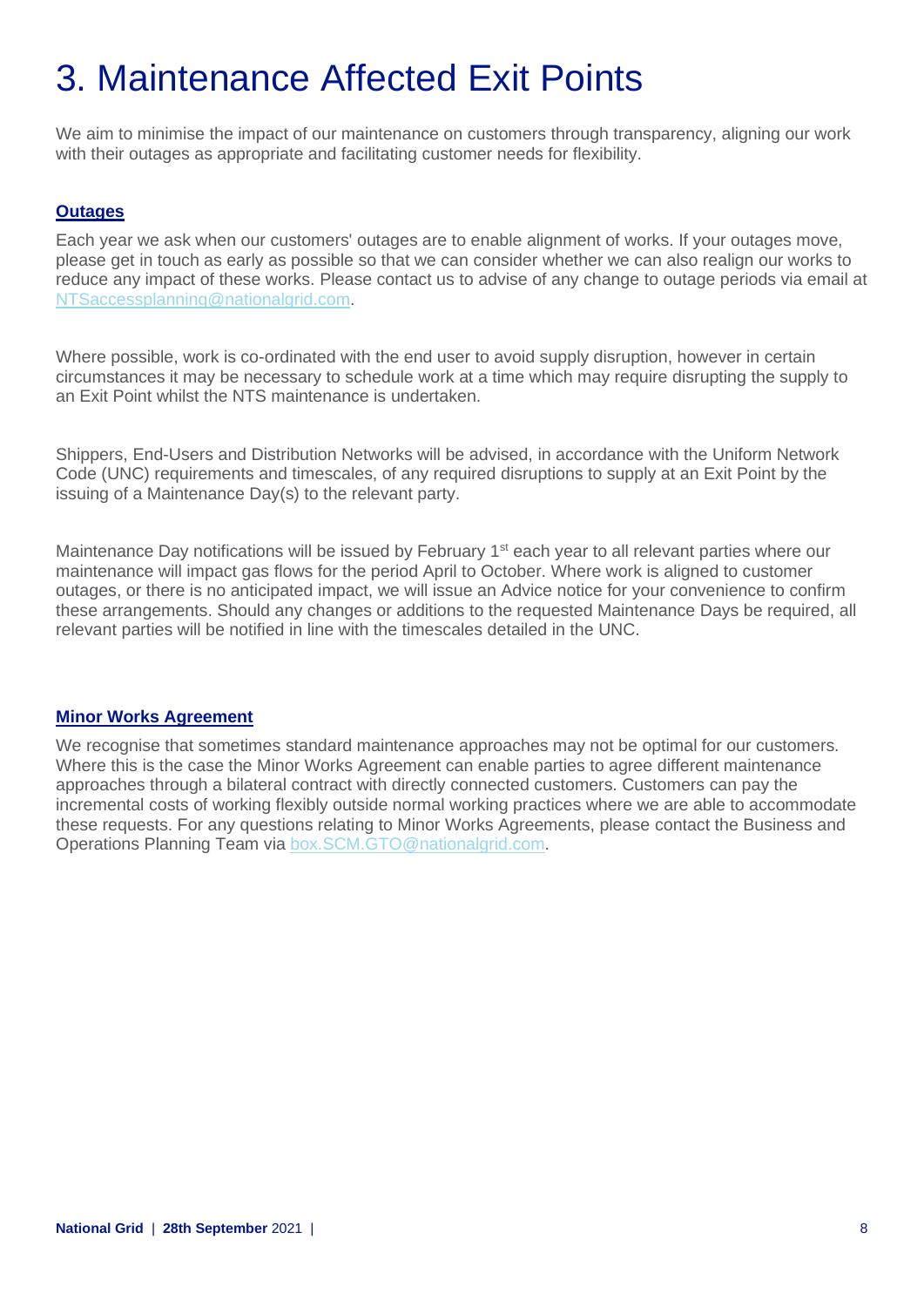#### **General Queries**

Further information on the maintenance activities undertaken by us is available on our website<sup>1</sup>.

If you have any queries or questions regarding the information contained within this document, please contact:

> Network Access & Short Term Risk Team National Grid Gas System Operation National Grid House Gallows Hill Warwick CV34 6DA [NTSaccessplanning@nationalgrid.com](mailto:NTSaccessplanning@nationalgrid.com) Tel: 07929710996

We would welcome any feedback from you in relation to the maintenance programme or the way in which this information is provided. If you would like to provide feedback please contact us via email at: [NTSaccessplanning@nationalgrid.com](mailto:NTSaccessplanning@nationalgrid.com)

<sup>1</sup> <https://www.nationalgridgas.com/data-and-operations/maintenance>